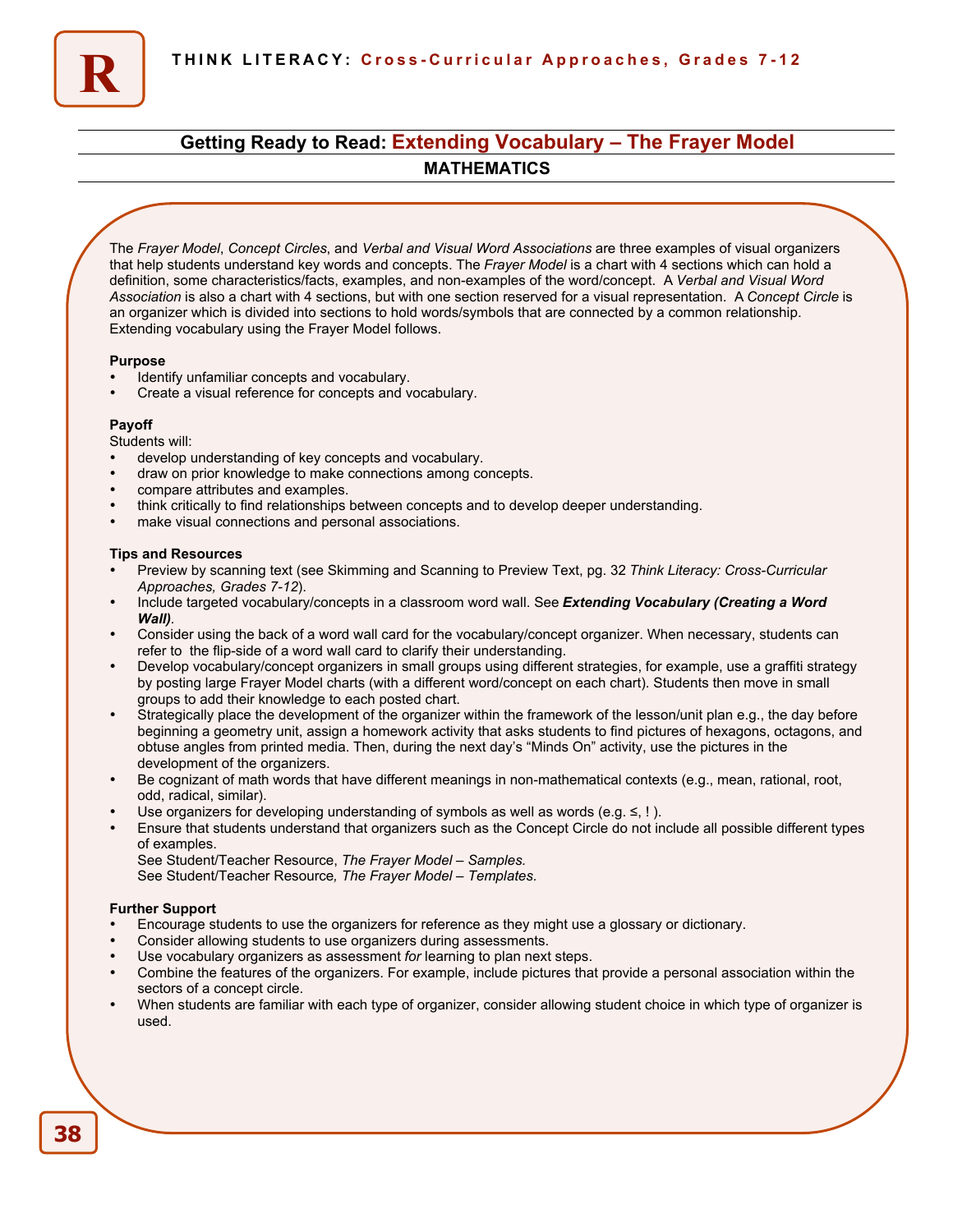

## **Getting Ready to Read: Extending Vocabulary – The Frayer Model MATHEMATICS**

| <b>What teachers do</b>                                                                                                                                                                                                                                                                                                                                                                                                                                                                                                                                                                                                                                                                                                                                                                                                                                                                              | <b>What students do</b>                                                                                                                                                                                                                                                                                                                                                      | <b>Notes</b> |
|------------------------------------------------------------------------------------------------------------------------------------------------------------------------------------------------------------------------------------------------------------------------------------------------------------------------------------------------------------------------------------------------------------------------------------------------------------------------------------------------------------------------------------------------------------------------------------------------------------------------------------------------------------------------------------------------------------------------------------------------------------------------------------------------------------------------------------------------------------------------------------------------------|------------------------------------------------------------------------------------------------------------------------------------------------------------------------------------------------------------------------------------------------------------------------------------------------------------------------------------------------------------------------------|--------------|
| <b>Before</b><br>Preview an activity or unit of study for key<br>vocabulary and concepts.<br>Modify the preview list using input from student<br>preview lists.<br>Use a graphic organizer to identify relationships<br>among the words found during the preview and to<br>show connections to students' prior knowledge from<br>previous units, grades and/or student experiences.<br>Select concepts that have potentially confusing<br>connections or concepts that have several different<br>characteristics.<br>Determine which of the words are critical in<br>developing deeper understanding of the<br>mathematics in the activity or unit.<br>Share a completed Frayer Model for a familiar non-<br>mathematical concept but remove the name of the<br>concept from the model. (See Student/Teacher<br>Resource, The Frayer Model - Samples.)<br>Create large Frayer Models on chart paper. | Preview an activity or unit of study to<br>create a list of unfamiliar vocabulary<br>and concepts.<br>Determine the concept name.<br>Ask questions to clarify understanding<br>of the attributes of a Frayer Model.                                                                                                                                                          |              |
| <b>During</b><br>Brainstorm as a whole class to create a list of<br>words/phrases that connect to the concept.<br>Form small groups and distribute one chart paper<br>Frayer Model to each group.<br>Direct students to place words and phrases from the<br>brainstormed list into appropriate sections of the<br>Frayer Model i.e. essential characteristics, non-<br>essential characteristics, examples.<br>Direct students to add more words/phrases as well<br>as non-examples.<br>Circulate and pose questions to refine<br>understanding of the term.<br>Ask a reporter from each group to present the<br>group's Frayer Model. Post the models around the<br>room.                                                                                                                                                                                                                           | Contribute to brainstorming.<br>List essential characteristics that apply<br>to all examples.<br>List non-essential characteristics that<br>apply to subsets of the term/concept<br>Suggest additional words and phrases<br>and non-examples that refine<br>understanding of the term.<br>Ask questions to clarify understanding<br>Actively listen and reflect on learning. |              |
| <b>After</b><br>Discuss how understanding of a concept is refined<br>by thinking about non-examples.<br>Consider assigning individual completion of a Frayer<br>Model or a collective classroom model for display on<br>a wall or on the back of a word wall card.<br>Later in the lesson or unit of study, use a different<br>colour pen to add new knowledge to the Frayer<br>Model.                                                                                                                                                                                                                                                                                                                                                                                                                                                                                                               | Reflect on the presentations,<br>discussions and posted Frayer Model<br>and decide if a personal copy is<br>needed.                                                                                                                                                                                                                                                          |              |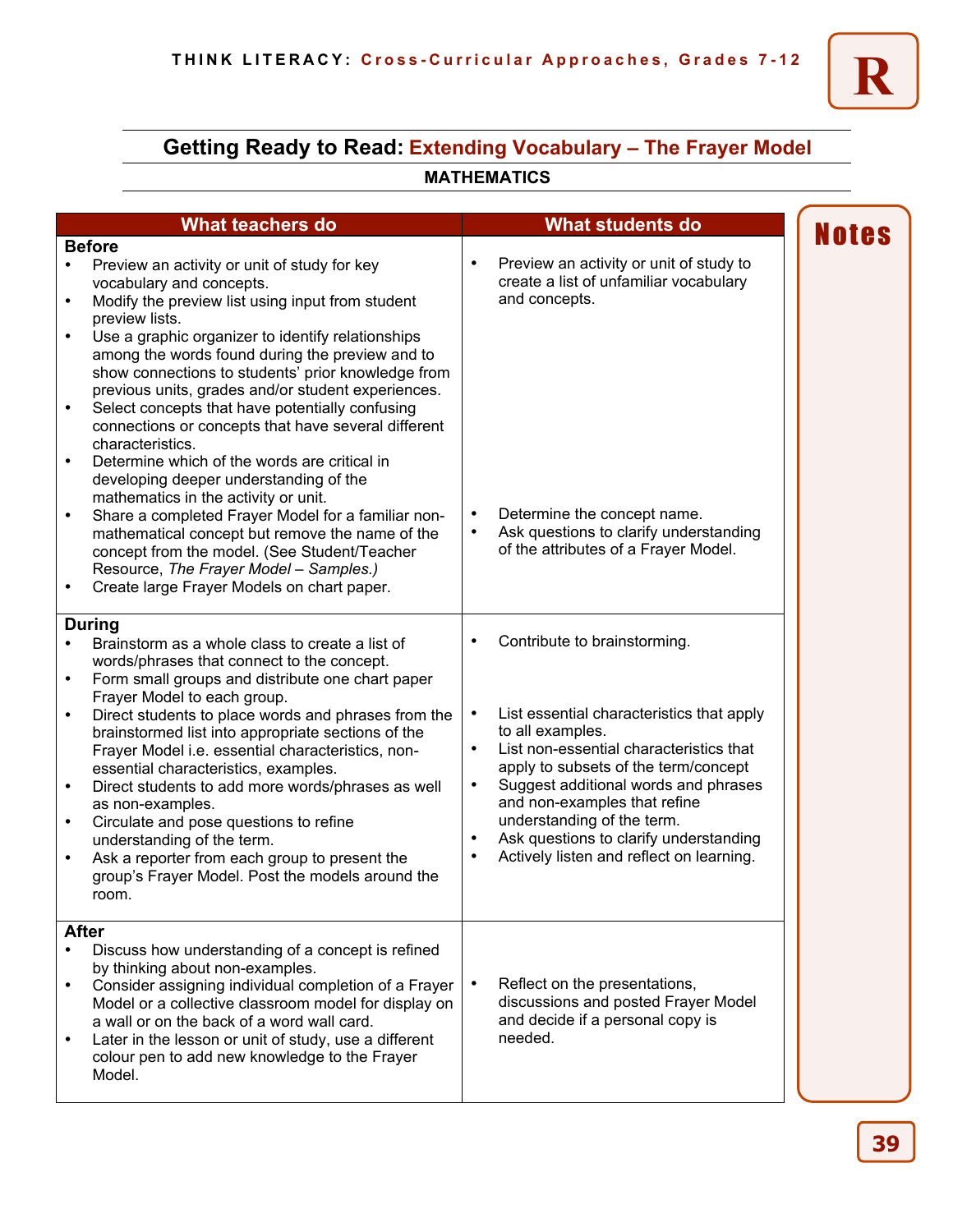

Student/Teacher Resource

# **The Frayer Model – Samples**

Determine the unknown words in the given Frayer Models. How does thinking about non-examples clarify your understanding about the word?





*Answers: lake, integer*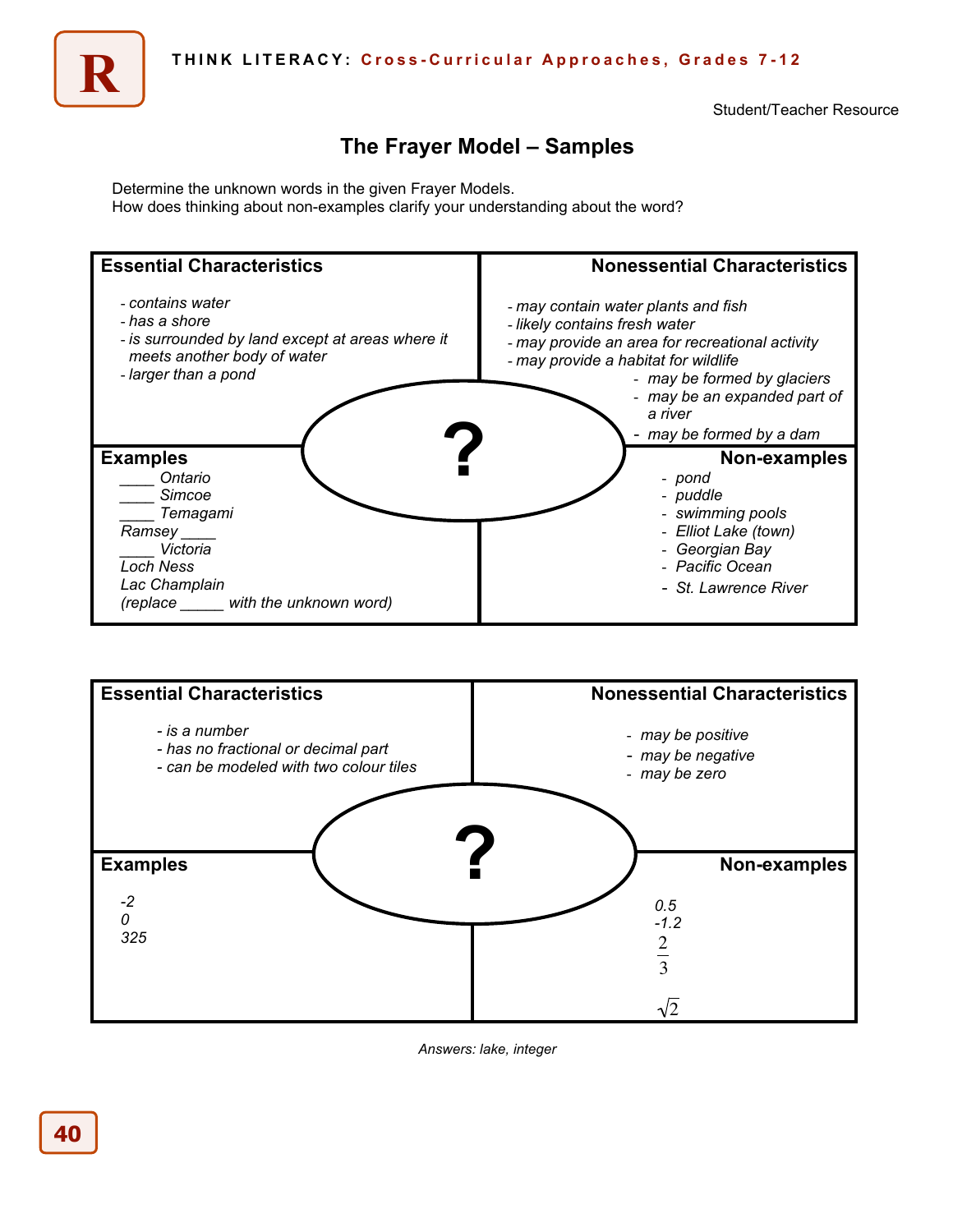Student/Teacher Resource

# **The Frayer Model – Samples (Grade 8)**

Notice that the top two boxes are titled "Definition" and "Facts/Characteristics". How does thinking about non-examples clarify your understanding about the word?



Complete a Frayer Model using the word



**<sup>R</sup> <sup>R</sup>**